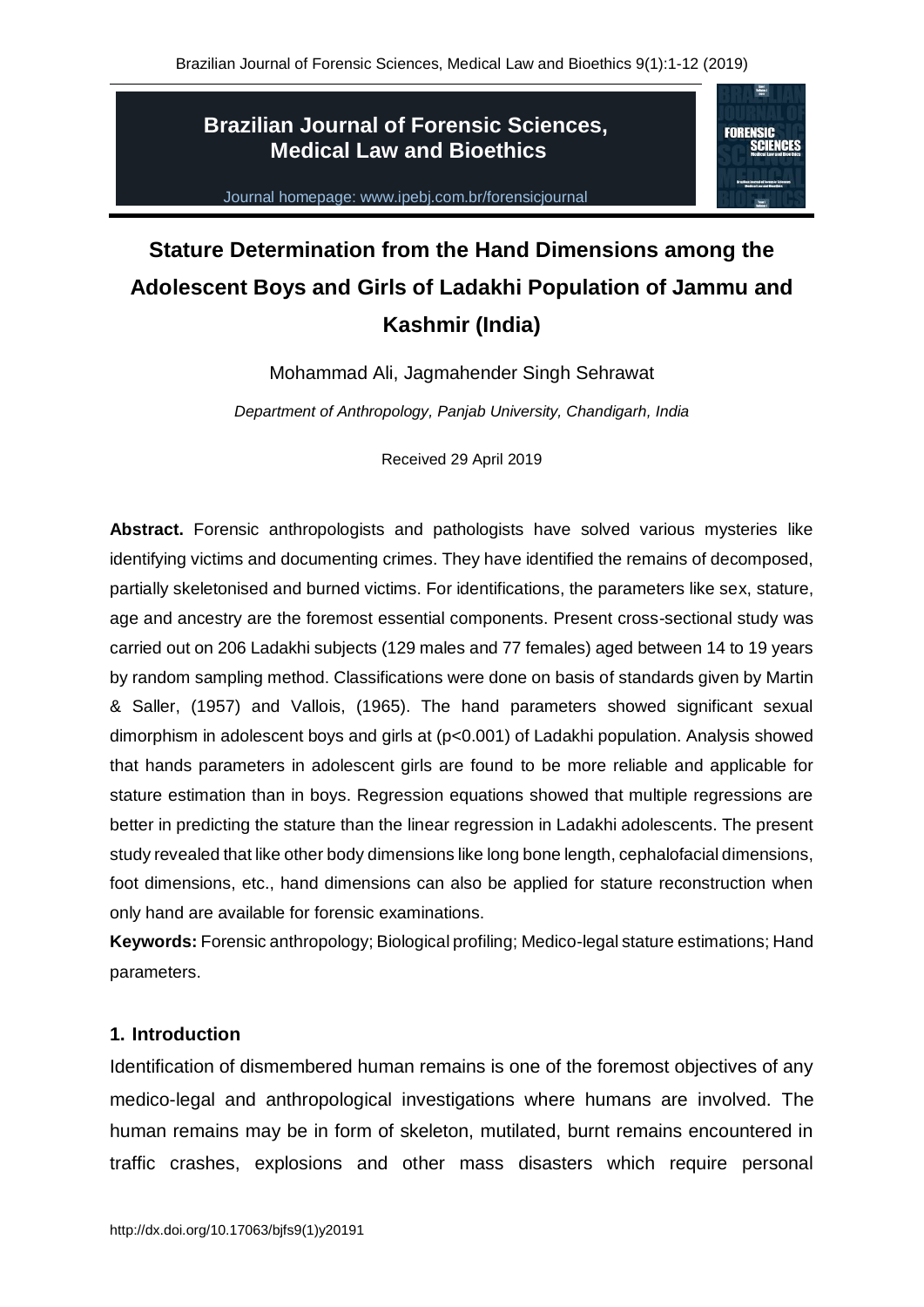identification<sup>1</sup>. Anthropometry plays an important role in quantifying the human body and skeleton. It is a technique use to take measurements on living, dead or skeletal remains of the deceased person<sup>2</sup>. Examination of the skeletal remains and integrated remnants in legal procedure is covered by forensic anthropology, law enforcement agencies and police related science which is essentially focuses on fixing the biological profile of differences through estimation of the sex, stature and ethnicity<sup>2</sup>. By constructing the biological profile (osteobiography) one can narrow down the pool of victims by specifying sex, age, ethnicity and stature estimation that needed to match and allowing for definite workers, such as DNA to be later used for the confirmation of final identification<sup>3</sup>. The stature estimation for the first time was measured from the individual bones<sup>4</sup>.

The stature estimation standards are based on two major methods the mathematical methods is use when the cases involve incomplete skeletal remains and the anatomical method requires a complete long bones from which regression and multivariate function analysis are used to find the correlation between the bones and living stature<sup>5-7</sup> which is not applicable in mutilated cases, so there is need to develop a new standards that utilize different parts of skeleton $8$  which have a practical applicability to estimate the stature from the unknown deceased bones parts and use to estimate the stature in the contemporary population specific-standards. Most cases in forensic anthropology involve incomplete skeletal remains and the technique for stature estimation in such cases frequently uses mathematical method. The linear regression equation, from which the stature is estimated from the single skeletal, is:

$$
State = a + bx + SE , \t\t(1)
$$

where "*a*" is the y-intercept of the line, "*b*" is the slope, "*x*" is the bone measurement and SE is the standard error. Stature is a sole biological entity in that it can be estimated not only in the living individual, but also from skeleton parts after the death of a person<sup>9</sup>. The body proportions in different populations demonstrate considerable variations, not only because of ethnic origin but also because of the effects of time, geographical context, nutrition, physical activity, and environmen<sup>10,11</sup>. Therefore, biological identity is population specific and no such study has done so far on the Ladakhi adolescent population, hence there is need to establish a standard for the stature estimation among the Ladakhi population as Ladakh is strategically importance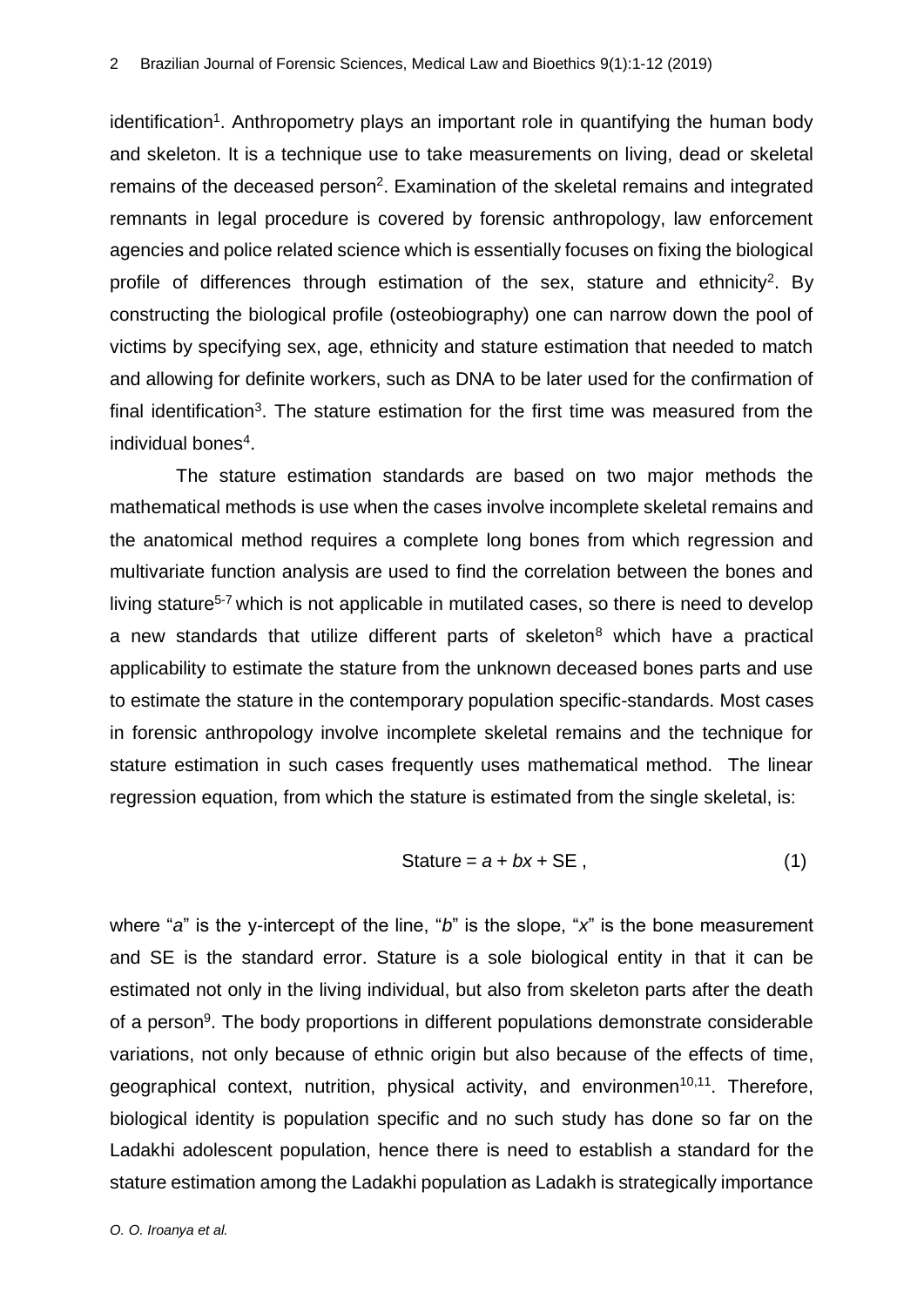location for India as many war were fought between India, China and Pakistan in 1962, 1972 and 1999 which caused many casualties to Local Ladakhi people. The study was conducted by keeping the following aims in mind of the researcher. Khan *et al.*<sup>12</sup> conducted a similar study for stature estimation from hand length and breadth among Kashmiri population and felt the need for such studies as Kashmir is one of the prone areas of mass causalities. It was reported that different hand variables had a positive and reliable correlation with stature reconstructions in Kashmiris. Present study was conducted to obtain a number of aims and objectives firstly to collect the baseline anthropometric data of adolescent children among Ladakhi population; To find the correlation between the hand variables and stature among the defined population and to estimate stature from hands variables by using linear and multilinear regression analysis.

## **2. Material and methods**

The present study was carried out by descriptive cross sectional sample on 229 adolescent students out of which 129 were boys and 77 were girls between 14 to 19 years of aged, by random sampling method, apparently all the subjects were healthy with no physical deformity. Ethical approval was approved from the Institutional Ethics Committee, Panjab University, Chandigarh (PUIEC) with vide reference no PUIEC/2017/62/A-1/06/02. The subjects were explained the nature of the study in detail and consent were taken from each student before the measurements was taken. The technique of method used for collecting data was random sampling method. Anthropometric measurements such as hand length (HL), hand breadth (HB), index finger length (IFL), ring finger length (RFL) of left and right hand of each subject were measured with the help of Vernier sliding calliper mentioned in Table 1. Hand index was calculated as per the classification given by Martin and Saller<sup>13</sup> Hand index is calculated by dividing hand breadth and hand length multiplied by 100 and different types of hands forms were detected in Table 2. Along with anthropometric measurements demographic information were also noted. Stature was measured on each subject with the help of anthropometric rod. The measurements were taken in centimetres to the nearest millimetres  $0.1$ cm by the techniques given by<sup>14,15</sup>. Hand index was calculated from hand length and hand breadth followed by the technique given by<sup>13</sup> given in Table 2. The statistical analysis was done by using SPSS version<sup>16</sup>.

Table 1. Techniques and instruments used for data collection followed by Vallois<sup>14.</sup>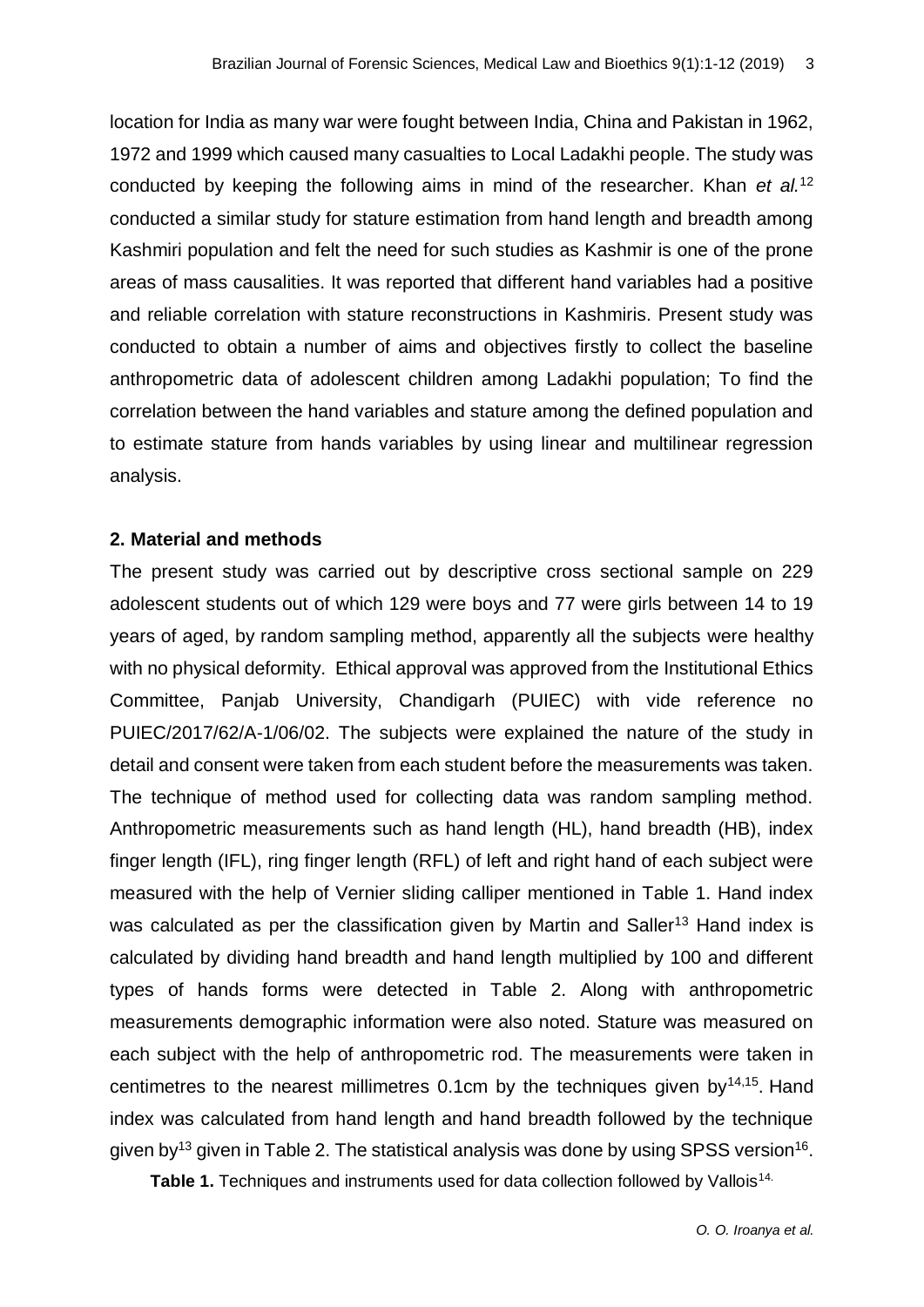| S.No.          | Measurements           | Instruments           | <b>Techniques</b>                                                                                                                                                                        |
|----------------|------------------------|-----------------------|------------------------------------------------------------------------------------------------------------------------------------------------------------------------------------------|
|                | Height                 | Anthropometric<br>rod | It is the vertical distance between highest<br>points on vertex to the floor while the subject<br>is sitting in Frankfurt horizontal (FH) plane                                          |
| $\overline{2}$ | Hand length            | Sliding caliper       | It measured the distance between the tips of<br>middle finger t the proximal crease at styloid<br>process of radius and ulna bone.                                                       |
| 3              | Hand breadth           | Sliding caliper       | It measured the straight distance between<br>the most prominent points on the head of<br>second metacarpal to the most prominent<br>point on the head of the fifth metacarpal of<br>hand |
| 4              | Ring finger<br>length  | Sliding caliper       | It measured the distance between midpoints<br>of the proximal crease at the base of the ring<br>finger to the tip of the ring finger.                                                    |
| 5              | Index finger<br>length | Sliding caliper       | It measured the distance between midpoints<br>of the proximal crease at the base of the<br>index finger to the tip of the index finger.                                                  |

Table 2. Types of hands as per classification given by Martin and Saller<sup>13</sup>.

|                                 | Percentage                                      |             |             |       |       |
|---------------------------------|-------------------------------------------------|-------------|-------------|-------|-------|
|                                 | Hand types along with range – variation         | Right       | Left        | Right | Left  |
|                                 | (According to Martin and Saller <sup>14</sup> ) | Hand        | Hand        | Hand  | Hand  |
|                                 |                                                 | <b>Boys</b> | <b>Boys</b> | Girls | Girls |
| $X-40.9$                        | Hyperdolichocheir                               | 0.7%        | 0.7%        | 3.8%  | 3.8%  |
| 41.0-43.9                       | Dolichocheir                                    | 15.5%       | 22.4%       | 33.7% | 36.3% |
| 44.0-46.9                       | Mesocheir                                       |             | 48.8%       | 41.5% | 42.8% |
| 47.0-49.9<br><b>Brachycheir</b> |                                                 | 31.7%       | 21.7%       | 19.2% | 15.5% |
| Hyperbrachycheir<br>$50.0 - X$  |                                                 | 3.1%        | 6.2%        | 1.6%  | 1.2%  |

# **3. Results**

Hand variables are important elements for the investigators in the medico-legal studies, forensic anthropologist and the clinical practitioner in identification of mutilated remains in any disastrous act. Many researchers have found significant differences in the hand measurements of different populations which show that the hand variables have adaptive significance and are affected by environment, nutrition and nature of work. It has been proved that hand dimensions is useful for anthropological comparative research. Ladakhi adolescent showed differences types of hand forms as per the classification given by<sup>13</sup>. Ladakhi adolescent boys have Mesocheir (48.8%) hand type in both left and right hand followed by Brachycheir (31.7%), Dolichocheir 15.5%, Hyperbrachycheir and (0.7%) Hyperdolichocheir. In case of girls (41.5%) right, (42.8%) left Mesocheir in both right and left hands respectively followed by (33.7%)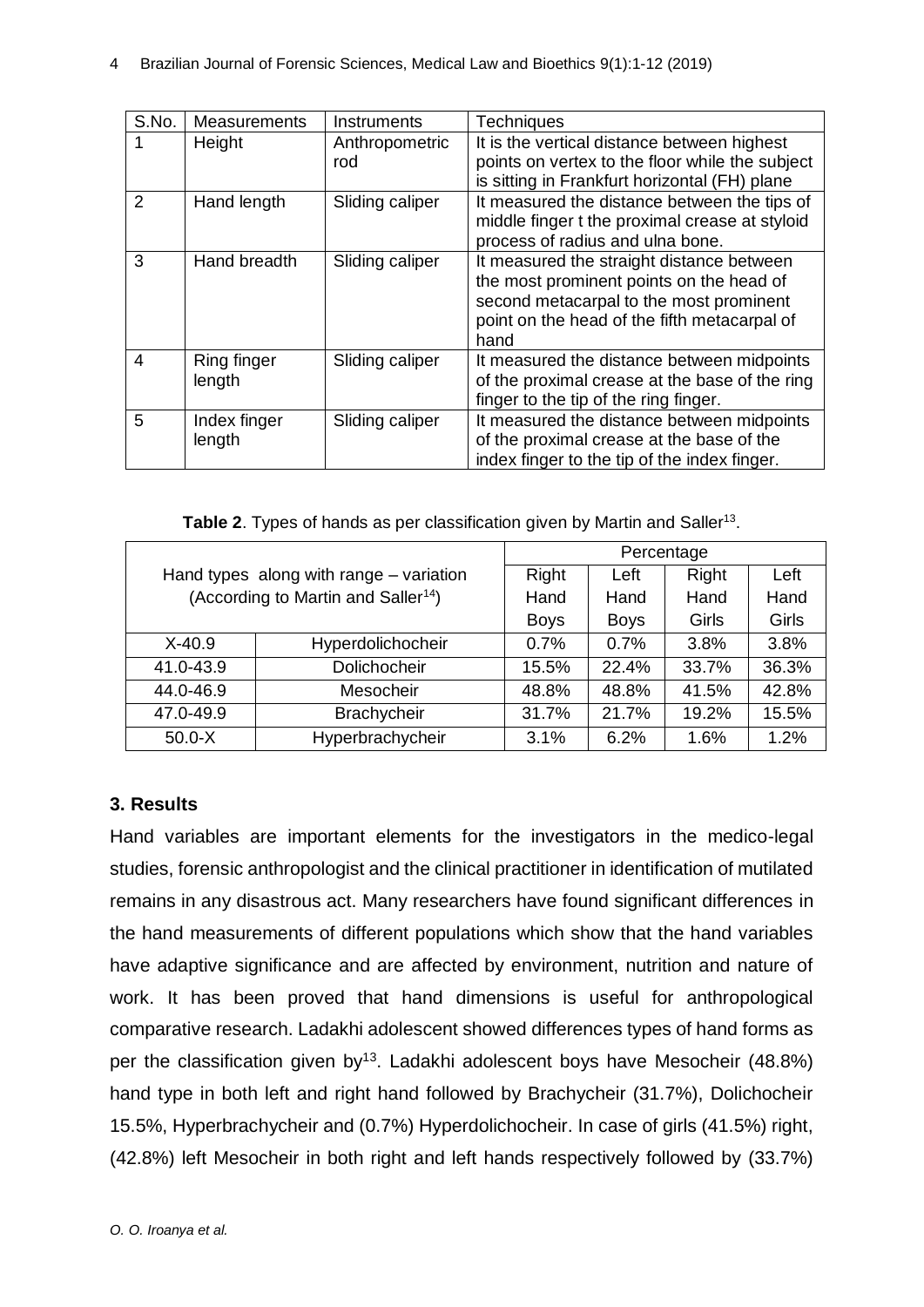right and (36.3%) left Dolichocheir and (19.2%) right, (15.5%) left Brachycheir given in (Table 2). The descriptive analysis of various hands variables in (Table 3) of the adolescent boys and girls showed that mean value and standard deviation are found to be larger in boys in all the hand parameters than girls and showed significant sexual dimorphism at p<0.001.

|             |                  | Adolescent girls |      | Adolescent boys  |         |      |
|-------------|------------------|------------------|------|------------------|---------|------|
| Variables   | Mean $\pm$ S.D   | t-value          | Sig. | Mean $\pm$ S.D   | t-value | Sig. |
| <b>RHL</b>  | $16.36 \pm 0.82$ | 9.625            | 0.00 | $17.63 \pm 0.82$ | 5.783   | 0.00 |
| <b>RHB</b>  | $7.36 \pm 0.39$  | 5.924            | 0.00 | $8.12 \pm 0.38$  | 3.720   | 0.00 |
| <b>RIFL</b> | $6.29 \pm 0.39$  | 5.738            | 0.00 | $6.69 \pm 0.39$  | 4.583   | 0.00 |
| <b>RRFL</b> | $6.38 \pm 0.41$  | 6.605            | 0.00 | $6.88 \pm 0.41$  | 3.839   | 0.00 |
| <b>LHL</b>  | $16.37 \pm 0.85$ | 4.623            | 0.00 | $17.60 \pm 1.18$ | 5.664   | 0.00 |
| <b>LHB</b>  | $7.30 \pm 0.37$  | 4.262            | 0.00 | $8.05 \pm 0.377$ | 3.297   | 0.01 |
| <b>LIFL</b> | $6.38 \pm 0.42$  | 5.988            | 0.00 | $6.76 \pm 0.40$  | 4.724   | 0.00 |
| <b>LRFL</b> | $6.38 \pm 0.41$  | 7.246            | 0.00 | $6.01 \pm 0.44$  | 4.209   | 0.00 |

**Table 3.** Descriptive statistics for the stature estimation from hand variables of adolescent boys and girls of Kargil (Ladakh).

The correlation coefficient between the stature and the different hand parameters such as hand length and breadth index finger length and ring finger length of both left and right hands in both the sexes' exhibit significant and stronger correlation coefficient with stature (p˂0.001)\*. Correlation coefficients are higher in adolescent boys than girls. The higher correlation were shown by right hand length which having the correlation coefficient 'R' is 0.649 followed by right ring finger length with 'R' 0.506, left ring finger length with 'R' 0.511, and right hand breadth having 'R' 0.465 among Ladakhi adolescent boys where as in girls the highest correlation exist with right hand length where 'R' = 0.555 followed by left hand length where 'R' = 0.547 and left index finger length where 'R'= 4.724 among the adolescent Ladakhi girls.

The linear regression equation for the stature estimation derived from hand length, hand breadth, ring finger length and index finger length from both the left and the right hands in both the sexes the standard error of estimation (SEE) which predicts the deviations of estimated stature from the actual stature ranges between ±4.63 and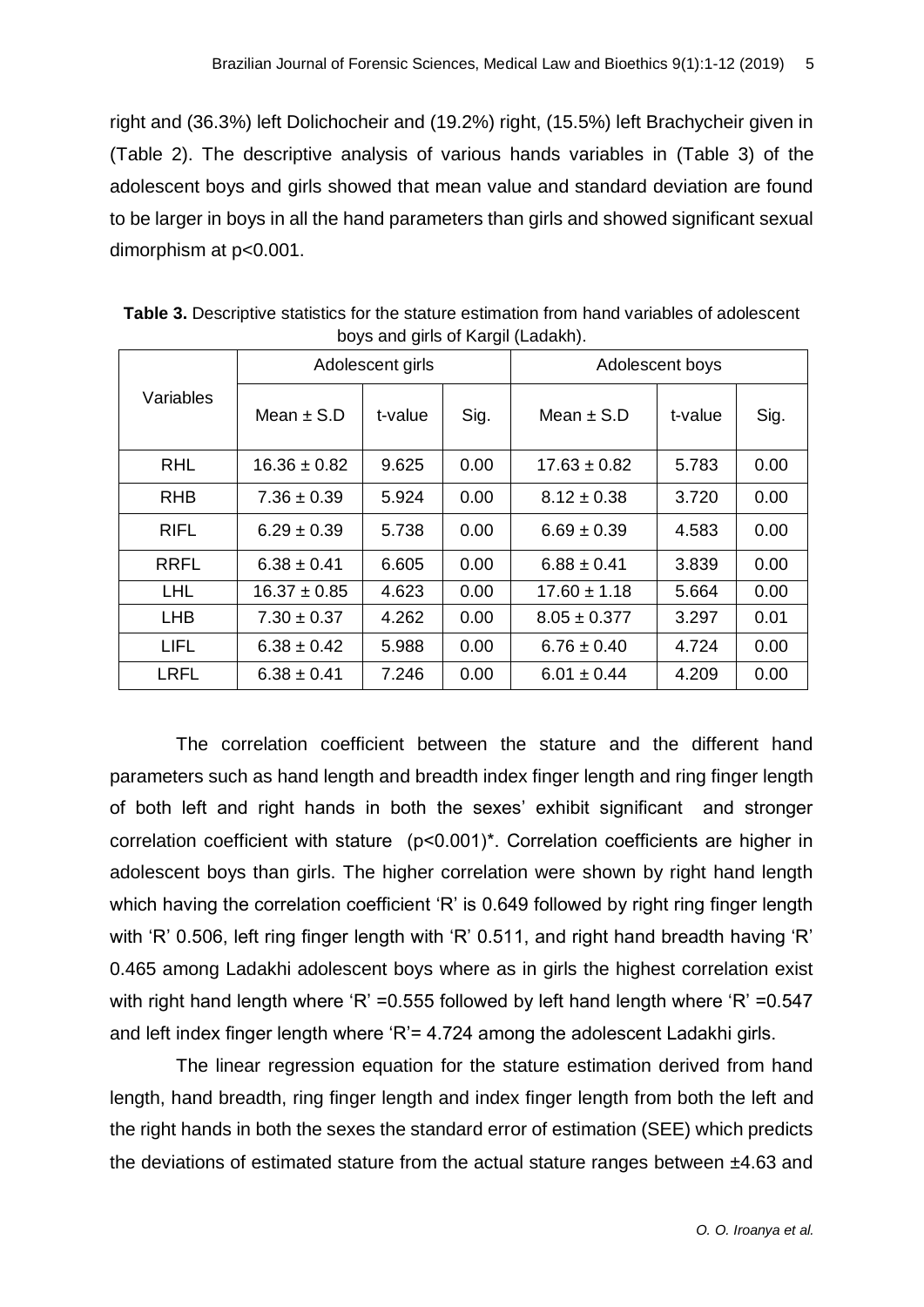±5.68 in boys. The left hand showed higher SEE than the right hand in boys. The coefficient of determination  $(R^2)$  in case of boys is range between  $\pm 0.12$  in Left hand breadth to ±0.42 in right hand length which is highest among adolescent boys. In adolescent girls the standard error of estimation (SEE) ranges between ±4.02 in right hand length and ±4.35 in left ring finger length. The SEE is higher in left hands than in right hand in case of adolescent girls. The determination of coefficient is ranges from ±0.13 to ±0.31 among girls as predicted in (Table 5 and 6).

| Variables                        | Correlation adolescent<br>boys | Correlation adolescent<br>girls |  |
|----------------------------------|--------------------------------|---------------------------------|--|
| Right hand length (RHL)          | $0.649*$                       | $0.555*$                        |  |
| Right hand Breadth (RHB)         | $0.465*$                       | $0.395*$                        |  |
| Right index finger length (RIFL) | $0.454*$                       | $0.468*$                        |  |
| Right ring finger length (RRFL)  | $0.506*$                       | $0.405*$                        |  |
| Left hand length (LHL)           | $0.380*$                       | $0.547*$                        |  |
| Left hand breadth (LHB)          | $0.354*$                       | $0.356*$                        |  |
| Left index finger length (LIFL)  | $0.469*$                       | $0.479*$                        |  |
| Left ring finger length (LRFL)   | $0.511*$                       | $0.437*$                        |  |

**Table 4.** Correlation coefficients between the hand variables of left and right hand with stature. (p˂0.01)\*.

The multiple regression equation derived from the hand length, hand breadth, index finger length and ring finger length of adolescent boys and girls in (Table 7) for the stature estimation form left and right hands variables the standard error of estimation (SEE) were  $\pm 0.36$  in girls and  $\pm 0.69$  in boys. The adolescent boys have higher SEE than the girls. The coefficient of determination  $(R^2)$  is  $\pm 0.36$  in girls and  $\pm 0.44$  in boys which predicts that the hand variables of boys can predicts more the stature estimation than the hand variables of girls. The correlation coefficient in multiple regressions is  $\pm 0.59$  in girls and  $\pm 0.69$  in boys implies the hand variables of boy's shows greater correlation with the stature than girls' counterpart.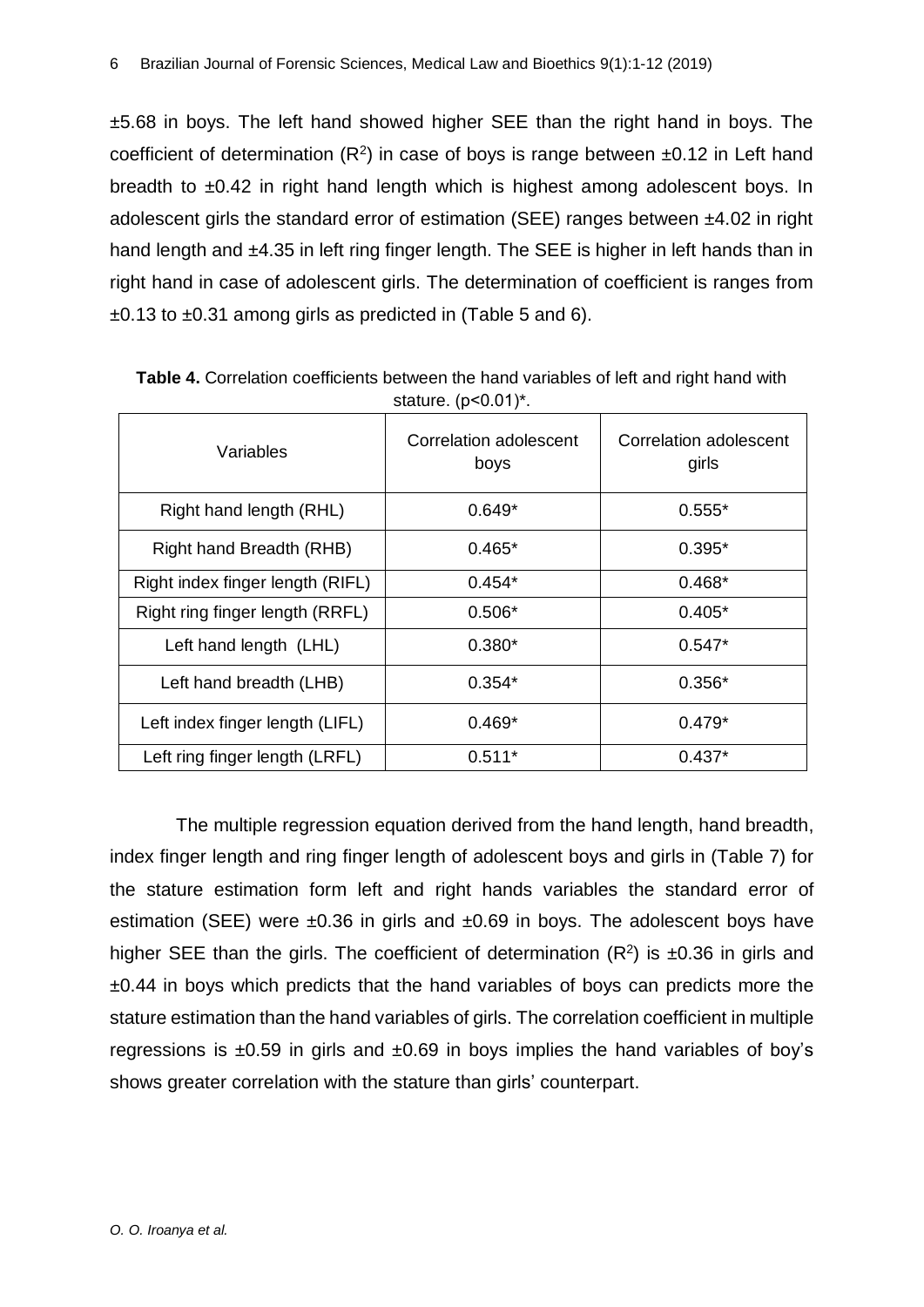| <u>UUTIILITII.</u> |                  |            |       |      |         |  |
|--------------------|------------------|------------|-------|------|---------|--|
| Variables          | Regression model | <b>SEE</b> | $R^2$ | R    | p-value |  |
| <b>RHL</b>         | 3.26*RHL+102.01  | 4.02       | 0.31  | 0.56 | 0.00    |  |
| <b>RHB</b>         | 4.83*RHB+119.93  | 4.02       | 0.16  | 0.39 | 0.00    |  |
| <b>RIFL</b>        | 5.76*RIFL+119.18 | 4.27       | 0.21  | 0.47 | 0.00    |  |
| <b>RRFL</b>        | 4.71*RRFL+125.40 | 4.42       | 0.16  | 0.40 | 0.00    |  |
| <b>LHL</b>         | 3.09*LHL+104.76  | 4.05       | 0.30  | 0.55 | 0.00    |  |
| <b>LHB</b>         | 4.63*LHB+121.67  | 4.52       | 0.13  | 0.36 | 0.00    |  |
| <b>LIFL</b>        | 5.44*LIFL+120.77 | 4.24       | 0.23  | 0.48 | 0.00    |  |
| <b>LRFL</b>        | 5.06*LRFL+123.15 | 4.35       | 0.19  | 0.44 | 0.00    |  |

**Table 5.** Linear regression formula for stature estimation from hand variables for adolescent girls. SEE: Standard error of estimation;  $R^2$ : Determination coefficient; R: correlation coefficient

**Table 6.** Linear regression formula for stature estimation from hand variables for adolescent boys. SEE: Standard error of estimation;  $R^2$ : Determination coefficient; R: Correlation coefficient.

| Variables   | Regression model | <b>SEE</b> | $R^2$ | R    | p-value |
|-------------|------------------|------------|-------|------|---------|
| <b>RHL</b>  | 4.82* RHL+81.80  | 4.63       | 0.42  | 0.64 | 0.00    |
| <b>RHB</b>  | 7.40*RHB+106.7   | 5.38       | 0.21  | 0.47 | 0.00    |
| <b>RIFL</b> | 7.00*RIFL+119.90 | 5.42       | 0.21  | 0.45 | 0.00    |
| <b>RRFL</b> | 7.42*RRFL+115.68 | 5.25       | 0.26  | 0.51 | 0.00    |
| <b>LHL</b>  | 1.96*LHL+132.31  | 5.63       | 0.14  | 0.38 | 0.00    |
| <b>LHB</b>  | 5.67*LHB+120.98  | 5.68       | 0.12  | 0.35 | 0.00    |
| <b>LIFL</b> | 7.08*LIFL+118.81 | 5.37       | 0.22  | 0.47 | 0.00    |
| <b>LRFL</b> | 7.36*LRFL+116.02 | 5.11       | 0.29  | 0.54 | 0.00    |

**Table 7.** Multiple linear regression formula for stature reconstruction from hand variables among adolescent girls and boys. SEE: Standard error of estimation;  $R^2$ : Determination coefficient; R: correlation coefficient.

|             | <b>SEE</b> | $R^2$ | R    | p-Value | <b>Regression Equation</b>                                                                  |
|-------------|------------|-------|------|---------|---------------------------------------------------------------------------------------------|
| <b>Boys</b> | 4.55       | 0.44  | 0.69 | 0.00    | 4.038*RHL+3.899*RHB-1.072*RIFL-<br>.640*RRFL+.196*LHL-1.368*LHB-<br>1.272*LIFL+2.803*LRFL   |
| Girls       | 4.07       | 0.36  | 0.59 | 0.00    | 1.204*RHL+1.206*RHB+1.268*RIFL-<br>2.861*RRFL+1.541*LHL+0.327*LHB+1.8<br>39*LIFL+0.668*LRFL |

# **4. Discussions**

Stature reconstruction is an essential aspect of forensic and anthropological studies. It helps in providing important evidence in the forensic anthropological investigation to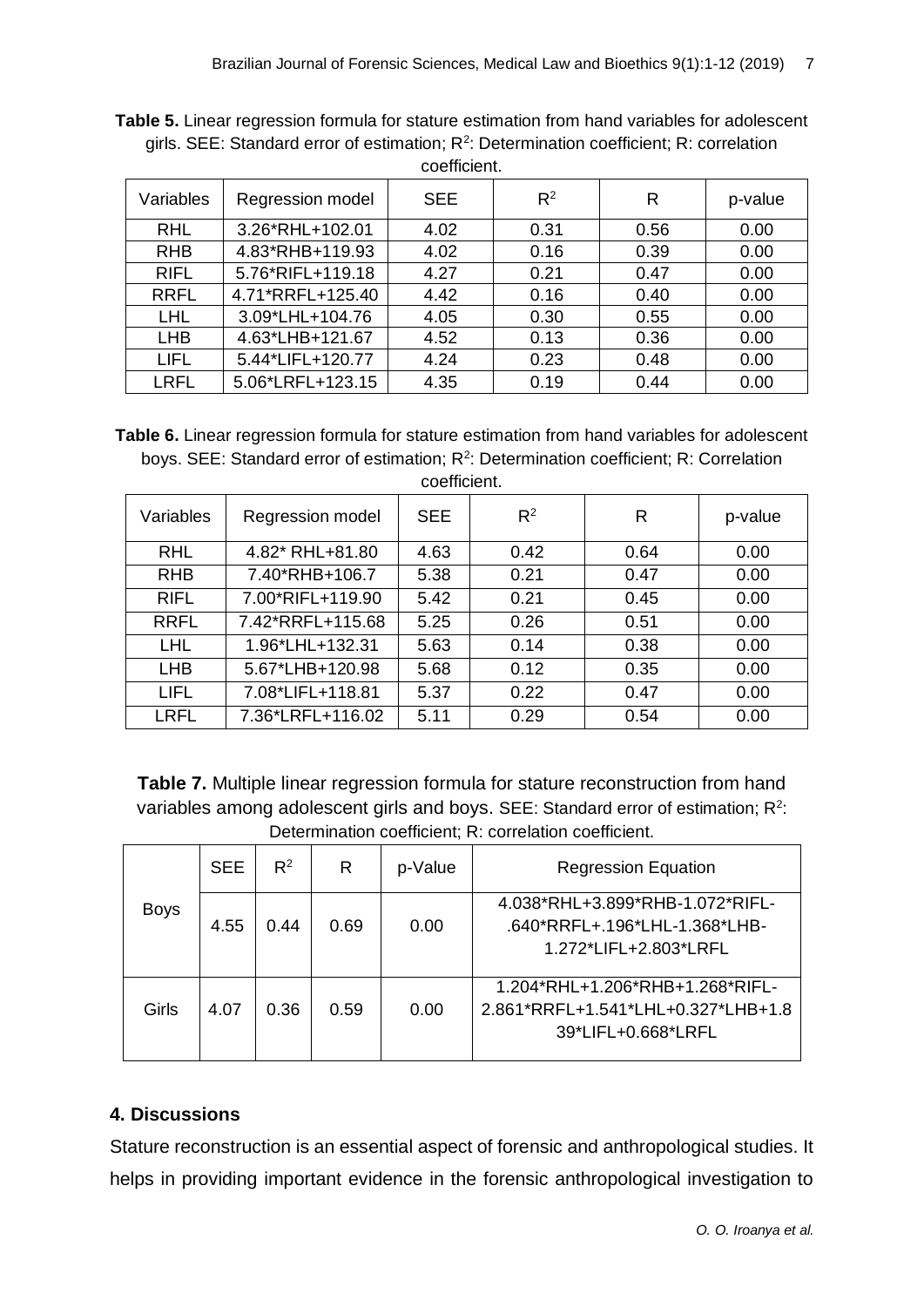form a personal identification. The present study showed that there exists a significant correlation between the stature and hand parameters such as hand length, hand breadth, index finger and ring finger in the adolescent populations. The result of the present study showed that the boys are significantly taller than their girl's counterparts. The hand length, hand breadth, ringer finger length, index finger length was significantly larger in boys than girls except for the left ring finger length. Many studies conducted on hand parameters for estimation of stature in India and aboard. The correlation coefficients were higher in adolescent boys except for right index finger length and left hand length and left hand breadth shows higher correlation in adolescent in the present study. Krishan & Kanchan<sup>17</sup> found higher correlation coefficient for index and ring finger in male's adolescent than females among north Indian population Agnihotri<sup>18</sup>, found the males have higher values for hand dimension than the female adolescents in the Mauritian population as in the present study. Wakode *et al.*<sup>19</sup> found the positive correlation between the stature and the hand length measurements of Maharashtrian region. Kanchan et al.<sup>20</sup> reported larger ring index and ring finger length in males among the south Indian population. Rastogi<sup>21</sup> studies on South and North Indian population predicted that males have higher dimensions of hand parameters compared to the females like the present study wherein males have higher hand dimensions. This is probably due to prolonged adolescent growth spurt in boys than their female counterparts due to which males gets more time for their growth (Krishan & Sharma) <sup>22</sup>, Malek *et al.*<sup>23</sup> .

The body dimensions were affected or influenced by genetic, environmental, nutritional as well as climatic factors. Studies on hands dimensions have showed difference in different ethnic groups study done by Okunribido<sup>24</sup> on Nigerian population predicted that the female hands were wider and shorter than others populations groups outside Africa but in the present study the adolescent boys have wider hand breadth and hand length than their girl counterpart.

Means and Walter<sup>25</sup> found that males have longer right hand than the left hand while females have longer left hand than right hand because the hand dimensions vary with the dominance of the hand. In present study right hand length, right hand breadth and right ringer finger length having  $R = 0.649$ ; 0.465; and 0.506 showed better correlation than left hand in boys as compared with adolescent girls with R= 0.555, 0.395, and 0.405, similar findings were shown by study of Krishan and Sharma<sup>22</sup>. Malek<sup>23</sup> reported hand length showed better correlation coefficients than hand breadth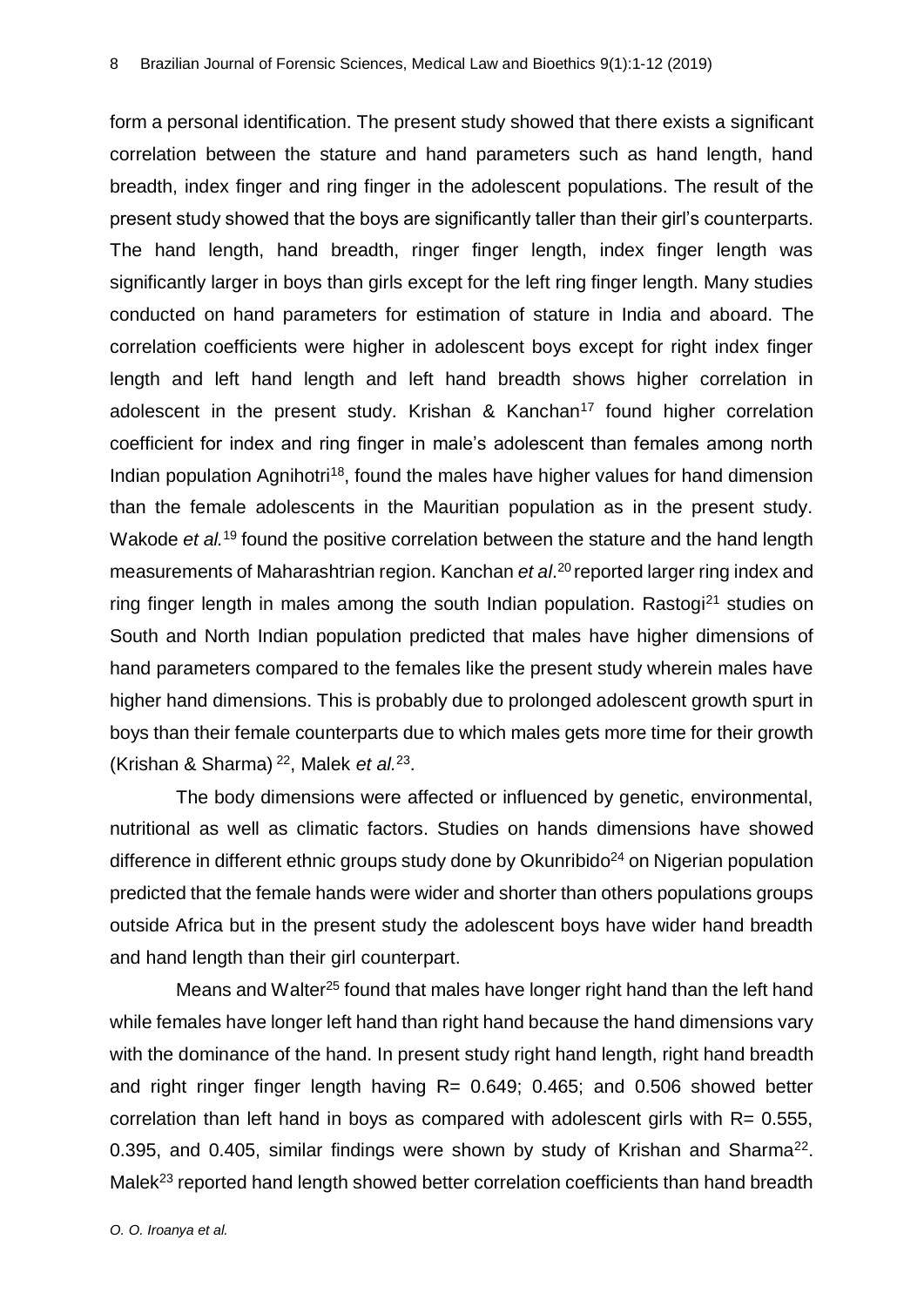in both the males and females of south and north Indian population and the Egyptian population. Mandahawi<sup>26</sup> conducted hand anthropometric studies on Jordanian population showed that the Jordanian females have generally longer finger segment than those of Bangladeshi, Nigerians, Vietnamese and Mexican population when compared with the present study the Jordanian have almost similar hand length, hand breadth in both the sexes. When the present study is compared with the studies done by Nag<sup>27</sup> on Indian women Garret<sup>28</sup> on American population and Davis<sup>29</sup> on British population the present population have smaller hand length and hand breadth dimensions the reason may the age factors as the present study is on adolescent boys and girls as the growth were completed in adult population as the adults are fully matured. Khan, *et al.*<sup>30</sup> studied sexual dimorphism by IFL and RFL on Jammu & Kashmir population from two colleges of Jammu region and found that the Ladakhi population have shorter RFL and IFL as compared to Jammu region the reason may genetic environmental and nutritional factors. Khan *et al.*<sup>12</sup> found that right hand length and left hand length shown good correlation with (r=0.626 & r=0.695) with stature whereas left hand breadth was found poorly correlated with height of a person. In present study, the ring and index finger showed the higher correlation coefficient when compared with the Egyptian population studied by Habib & Kamal $31$  with the correlation of coefficient 0.350 and 0.375 whereas the present study showed correlation coefficient of 0.454 and 0.506 for both the left and right hands index and ring fingers, respectively.

#### **5. Conclusions**

The present study revealed that like others body dimensions such as cephalofacial parameters, foot dimensions, femoral length etc, hands dimensions are also be applied for stature reconstruction when only any hands parameters are available during forensic examination. The present also reported that hands parameters can give significant reliability in predicting stature in forensic anthropological investigation. The study showed hand length, ring finger lengths are more reliable and applicable in stature prediction than hand breadths and index finger in both the sexes. The present study also showed that the in linear regression and multiple regression analysis standard error of estimation is less in case of girls than boys which predicts that the stature estimation is more accurate and reliable in case of girls of Ladakhi population. Multiple regressions shows better coefficient of determination than linear regression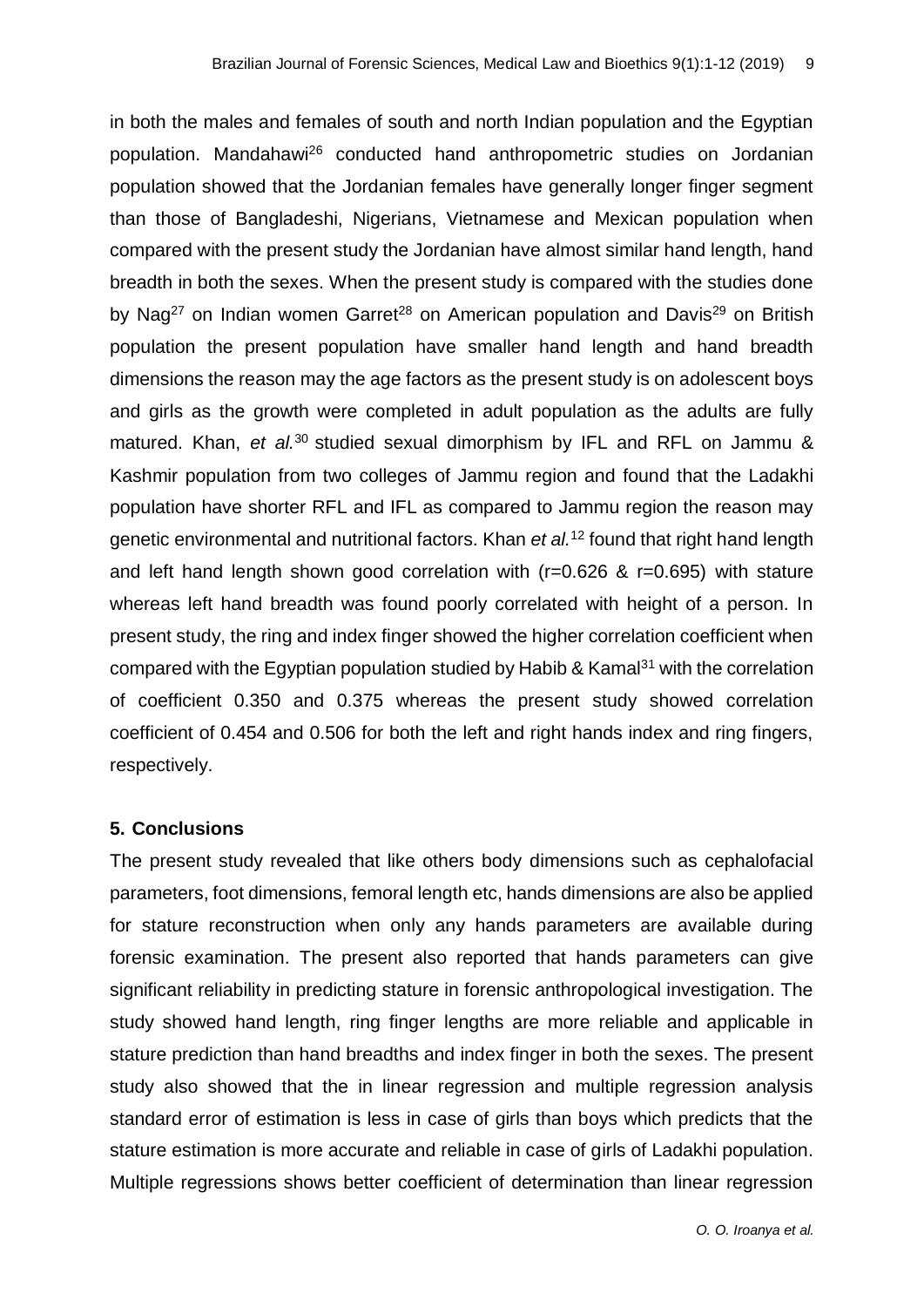and will be helpful for the stature estimation among the Ladakhi population. The regression equations formed in the present study can only use to estimate height in Ladakhi adolescent because these are population specific and cannot be use for others population.

## **Abbreviations**

Right hand length (RHL), Right hand breadth (RHB), Left hand length (LHL), Left hand breadth (LHB), Right Ring finger length (RRFL), Right index finger length (RIFL), Left ring finger length (LRFL), Left index finger length (LIFL), Correlation coefficient (R), Coefficient of determination  $(R^2)$ , Standard error of estimation (SEE).

## **Acknowledgements**

The author is extremely thankful to the principals of the schools which names were mentioned in material and methods, for allowing the collection on data on their students.

# **Conflict of Interest**

There is no conflict of interest regarding the publication of this article.

#### **Referências**

- 1. Krogman WM, Iscan YM. The human skeleton in forensic medicine. 2nd ed. Springfield, Illinois, U.S.A. 1986; Charles C. Thomas Pub Ltd.
- 2. Swami S, Kumar T, Sharma D, Kaushal, S. Effect of hand preference on second to fourth digit ratio and its role in sexual dimorphism: a study in 300 Haryanvi Brahmins and 300 Kashmiri Pandits. Eur. J. Anat. 2013; 17(4):243–9.
- 3. Ahmed AA. Estimation of stature from the upper limb measurements of Sudanese Adults. Forensic Sci. Int. 2013; 228: 178 e1-7. <https://doi.org/10.1016/j.forsciint.2013.03.008>
- 4. Pearson K: Mathematical contribution to the theory of evolution and on the reconstruction of the stature of prehistoric races. Philos Trans R Soc Series. 1898, 192: 169-241.
- 5. Lundy JK. The mathematical versus anatomical methods of stature estimate from long bones. Am. J. Forensic Med. Pathol, 1985; (6) 73–76. [https://doi.org/10.1097/00000433-](https://doi.org/10.1097/00000433-198503000-00013) [198503000-00013](https://doi.org/10.1097/00000433-198503000-00013)
- 6. Raxter MH, Auerbach BM, Ruff CB. Revision of the fully technique for estimating statures. Am. J. Phys. Anthropol. 2006; (130) 374–384. <https://doi.org/10.1002/ajpa.20361>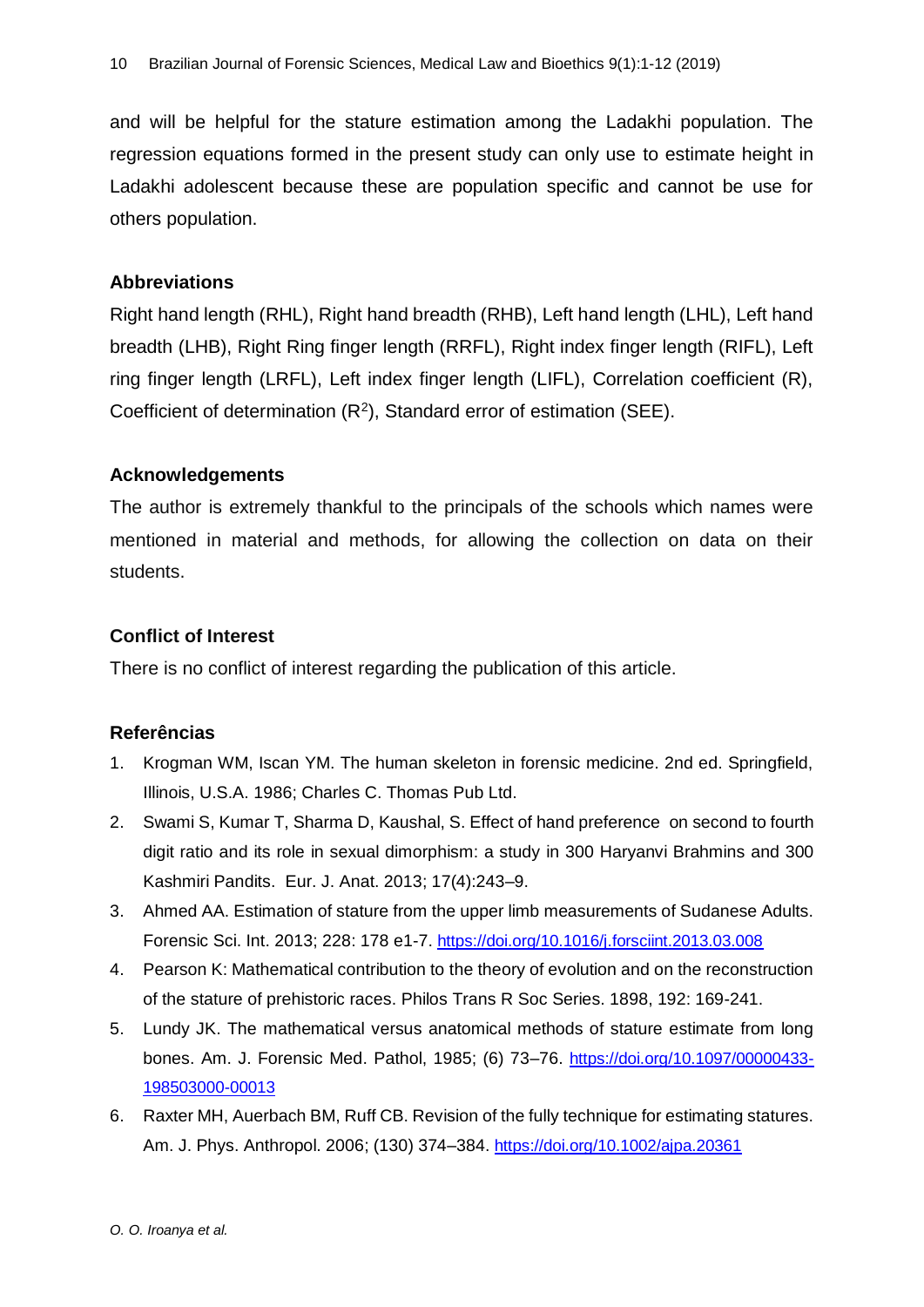- 7. Dwight T. Methods of estimating the height from parts of the skeleton. 1894; Medical Record, New York.
- 8. Menezes RG, Kanchan T, Kumar GP, Rao PP, Lobo SW, Uysal S. Stature estimation from the length of the sternum in South Indian males: a preliminary study. J. Forensic Leg Med. 2009; (16) 441–443. <https://doi.org/10.1016/j.jflm.2009.05.001>
- 9. Ryan I, Bidmos MA. Skeletal height reconstruction from measurements of the skull in indigenous South Africans, Forensic Sci. Int. 2007; 167:16-21. <https://doi.org/10.1016/j.forsciint.2006.06.003>
- 10. Katzmarzyk, PT, Leonard WR. Climatic influences on human body size and proportions: ecological adaptations and secular trends. Am. J. Phys. Anthrop.1998; (106):483–503.
- 11. Telkka A. On the prediction of human stature from the long bones. Acta Anat. 1950; (9):103–117. <https://doi.org/10.1159/000140434>
- 12. Khan MA, Bashir SI, Khan MA, Shahdad S. Determination of Stature from measurements of hand length and hand Breadth; an Anthropometric study of Kashmiri population. Int. J. Anatomy & Res. 2017; 5(2.3)3968-75. <https://doi.org/10.16965/ijar.2017.232>
- 13. Martin R and Saller K. Lehrbuch der Anthropologie, DritteAuflage. Vol. II. Stuttgart: Gustav Fischer Verlag, 1957.
- 14. Vallois HV. Anthropometric techniques. Curr. Anthropol.1965; 6:127–44.
- 15. Singh IP, Bhasin MK. Anthropometry. Delhi: Kamla-Raj Enterprises; 1989.
- 16. SPSS Inc. Released 2007. SPSS for Windows, Version 16.0. Chicago, SPSS Inc.
- 17. Krishan K, Kanchan T, Sharma A. Sex determination from hand and foot dimensions in a North Indian population. J. Forensic Sci. 2011; 56(2):453–9. [https://doi.org/10.1111/j.1556-](https://doi.org/10.1111/j.1556-4029.2010.01652.x) [4029.2010.01652.x](https://doi.org/10.1111/j.1556-4029.2010.01652.x)
- 18. Agnihotri AK, Agnihotri S, Jeebun N, Googoolye K. Prediction of stature using hand dimensions. J Forensic Leg Med, 2008; (15): 479e82. <https://doi.org/10.1016/j.jflm.2008.03.002>
- 19. Wakode NS, Wakode SL, Ksheersagar DD , Tajane VD, Jachak AN. Prediction of stature based on measurement of hand length in Maharastra region. J. Clin. Ana. & Physiology. 2015; 2(3): 131-135. <https://doi.org/10.5958/2394-2126.2015.00005.5>
- 20. Kanchan T., Kumar GP, Manezes RG. Index and ring finger ratio: a new sex determinant in South Indian population, Forensic Sci. Int. 2008; 181(1-3).53.e1-4. <https://doi.org/10.1016/j.forsciint.2008.08.002>
- 21. Rastogi P., Nagesh KR, Yoganarasimha K. Estimation of stature from hand dimensions of north and South Indians, Legal Med. 2008; 185-189. <https://doi.org/10.1016/j.legalmed.2008.01.001>